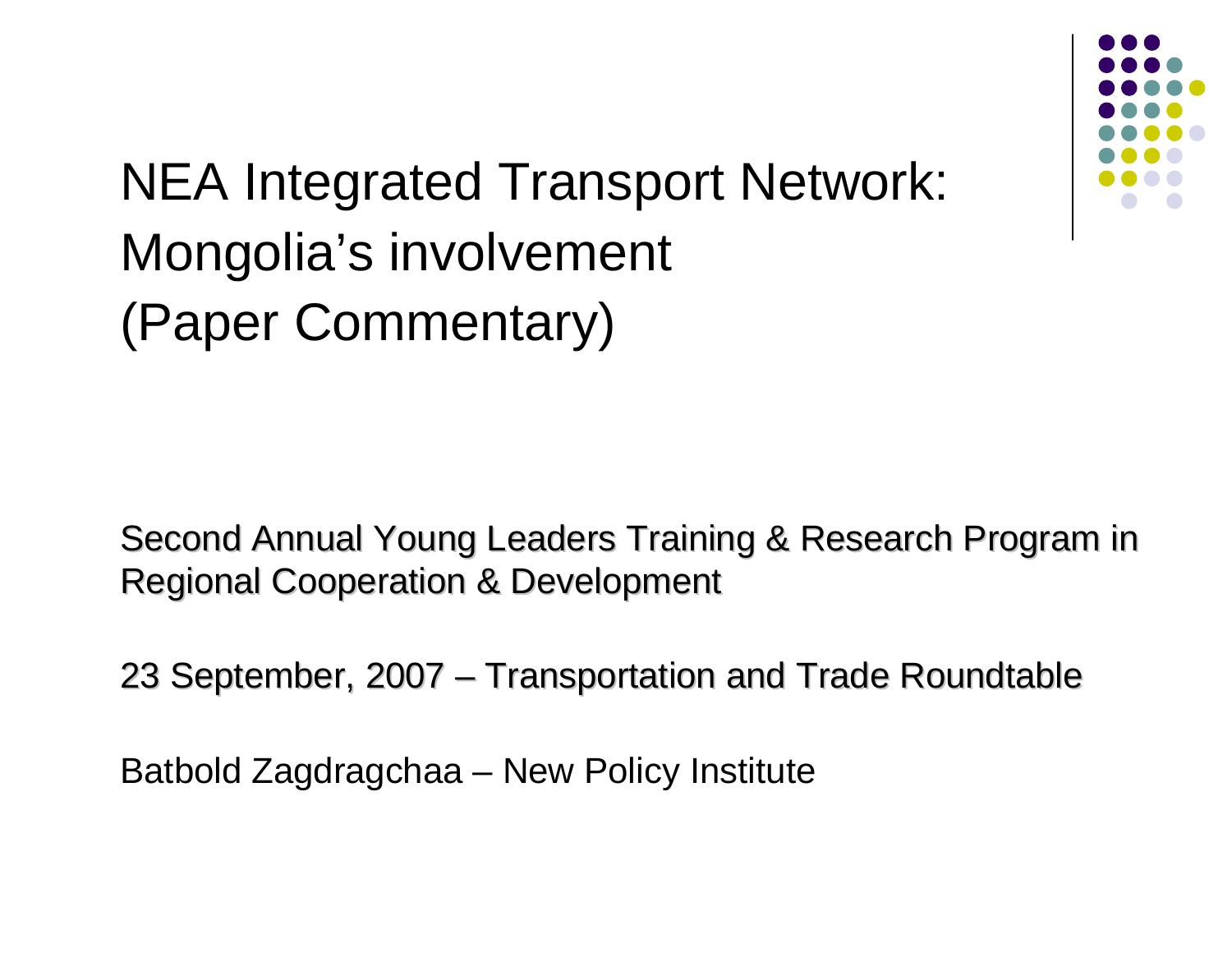## **Introduction**



- Well integrated transport infrastructure and facilitation of flow of goods is a precondition to trade and economic growth
- North-East Asia: Rapid progress in infrastructure development
	- $\bullet$ Different level of development
- $\bullet$ Need for an efficient integrated transport network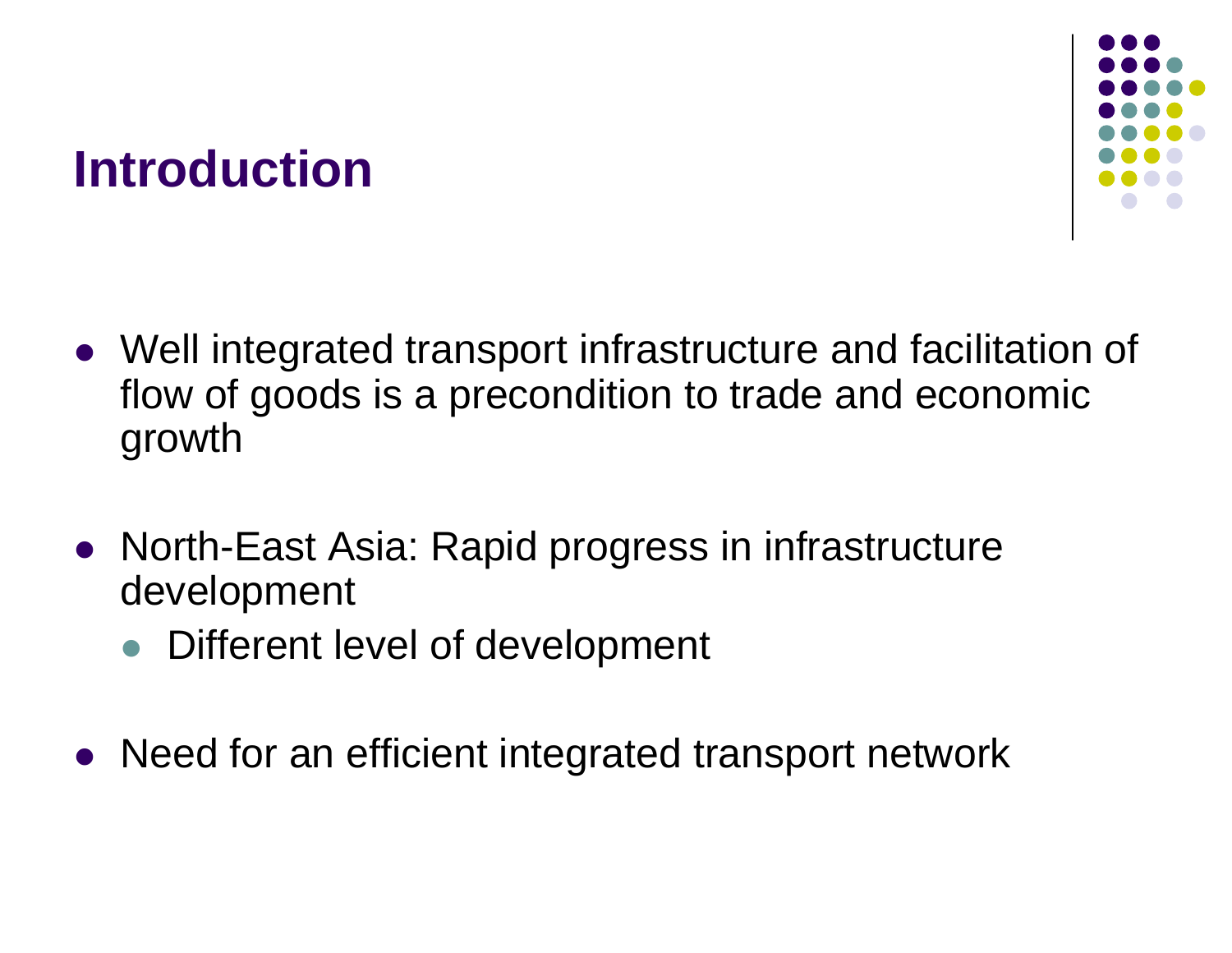## **Strategy**



- $\bullet$  Main principles: Promotion of cooperation, maximum use of existing infrastructure and active and constructive participation of countries
- $\bullet$  Actions needed:
	- $\bullet$  Improvement of transport integration and intermodal connectivity
	- Promotion of logistics and transport facilitation
	- **Removing institutional barriers: complex border crossing,**  $\bullet$ inadequate transit documentation and procedures
	- $\bullet$ Harmonization of laws and processes
	- $\bullet$  Implementation mechanism (national, subregional and regional level)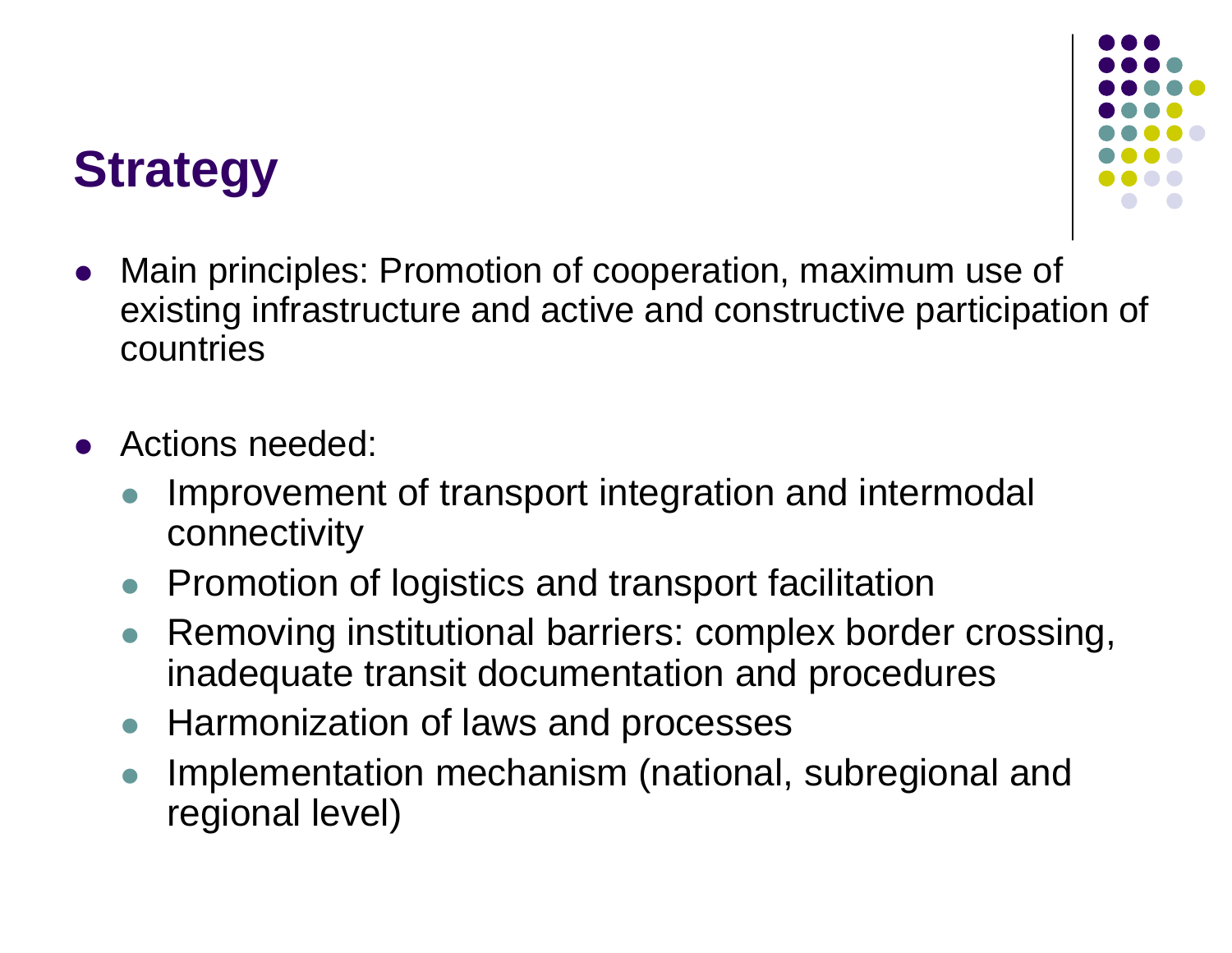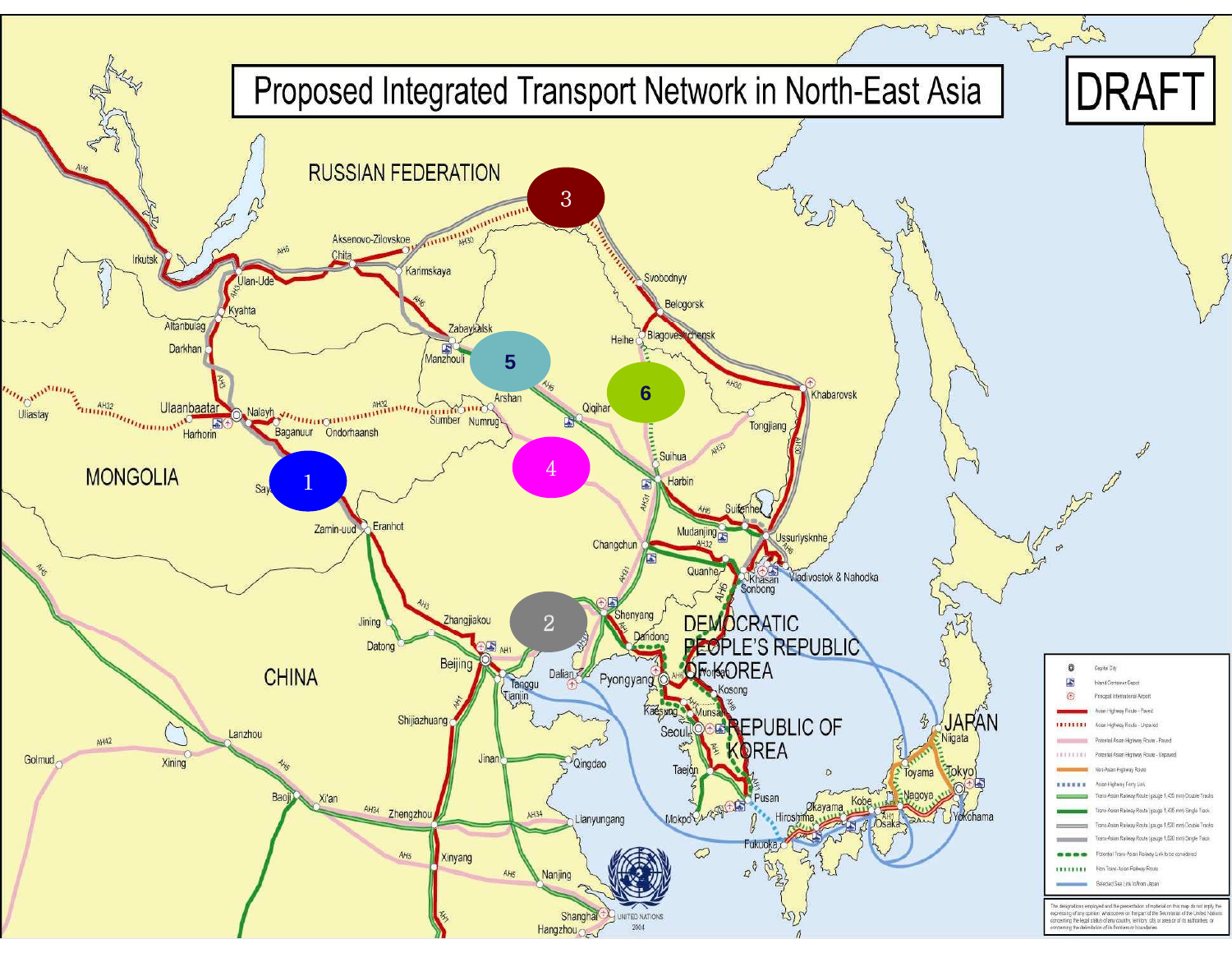## **Mongolia's characteristics:**



- $\bullet$  Big territory and very low population density = the economic return from investment in transportation infrastructure is low.
- Need for de-centralization (de-concentration) of population settlement
- Multi-modal transportation network is of great importance.
- Institutional arrangements with neighboring countries and NEA.

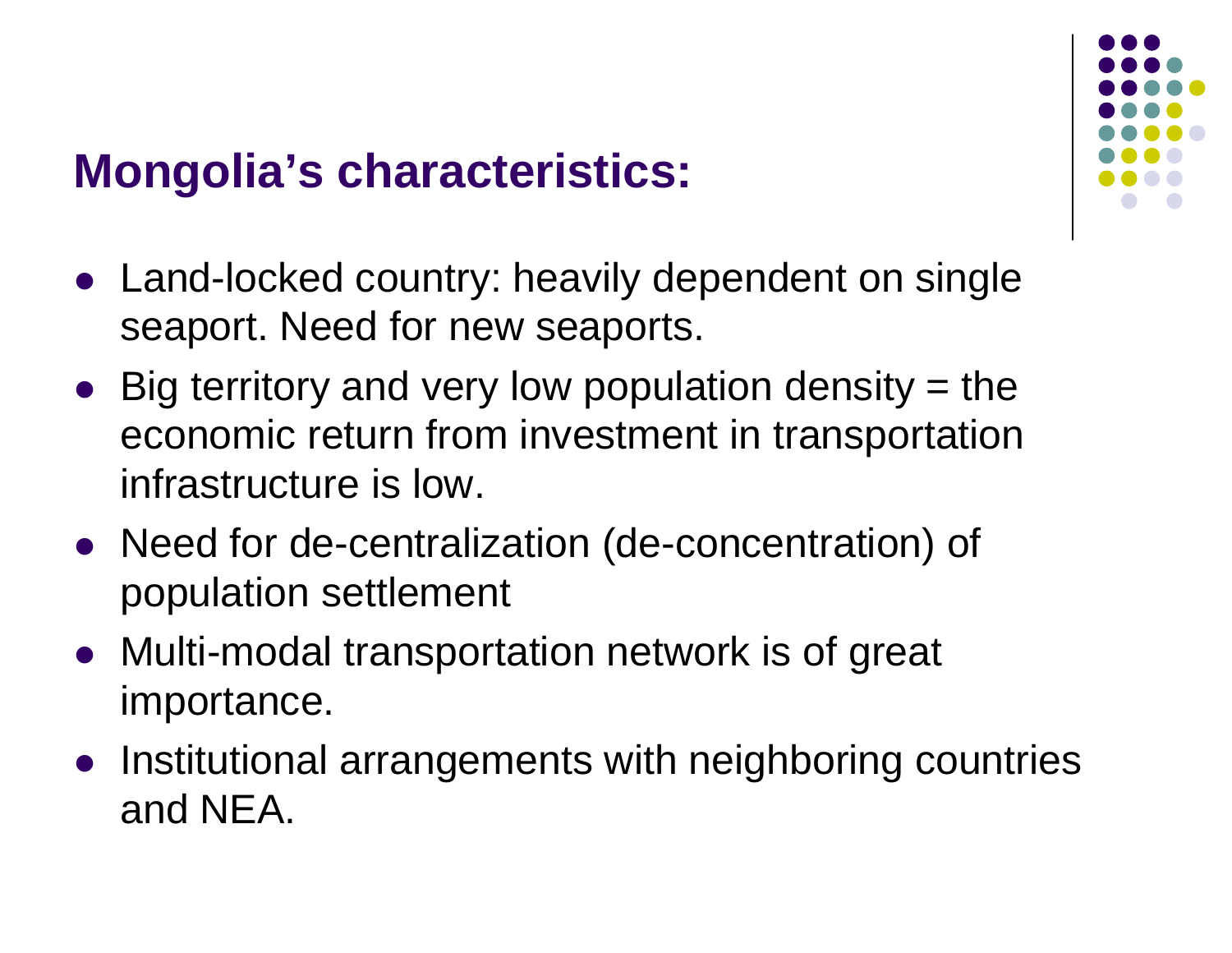

Maritime Transport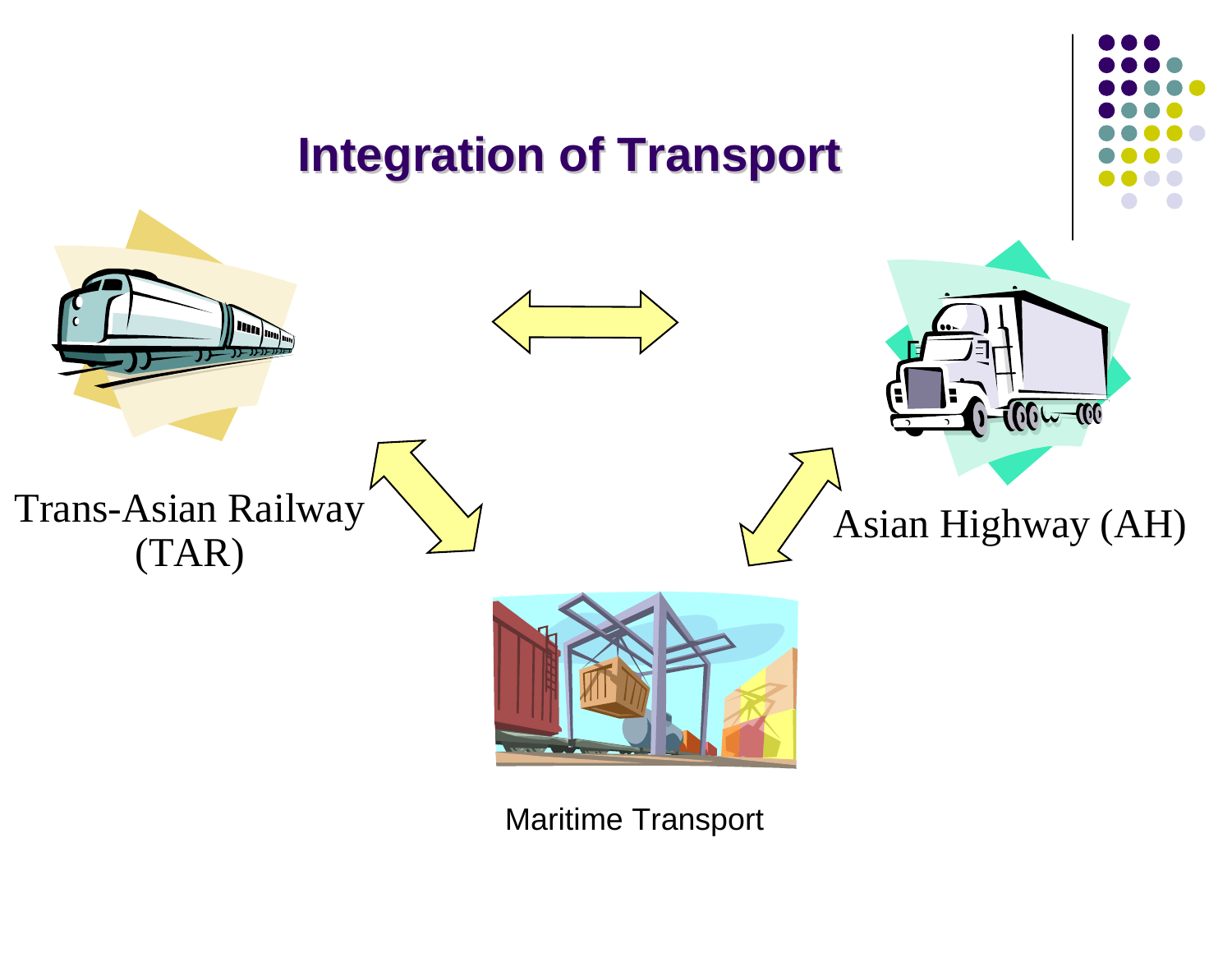

### **Mongolia's foreign trade with NEA countries in 2006**

| <b>Country</b> | <b>Export</b> |               | Import      |                | <b>Total turnover</b> |               |
|----------------|---------------|---------------|-------------|----------------|-----------------------|---------------|
|                | Million USD   | $\frac{6}{6}$ | Million USD | $\frac{6}{10}$ | Million USD           | $\frac{0}{0}$ |
| <b>China</b>   | 1.046,5       | 67.8          | 403,8       | 27,2           | 1.450,3               | 47,9          |
| <b>Russia</b>  | 45,1          | 2,9           | 547,8       | 36,9           | 592,9                 | 19,6          |
| <b>Japan</b>   | 7,1           | 0,5           | 97,6        | 6,6            | 104,7                 | 3,5           |
| <b>S.Korea</b> | 21,4          | 1,4           | 82,5        | 5,6            | 103,9                 | 3,4           |
| <b>Total:</b>  | 1120,1        | 72.6          | 1131,7      | 76,3           | 2251,7                | 74,4          |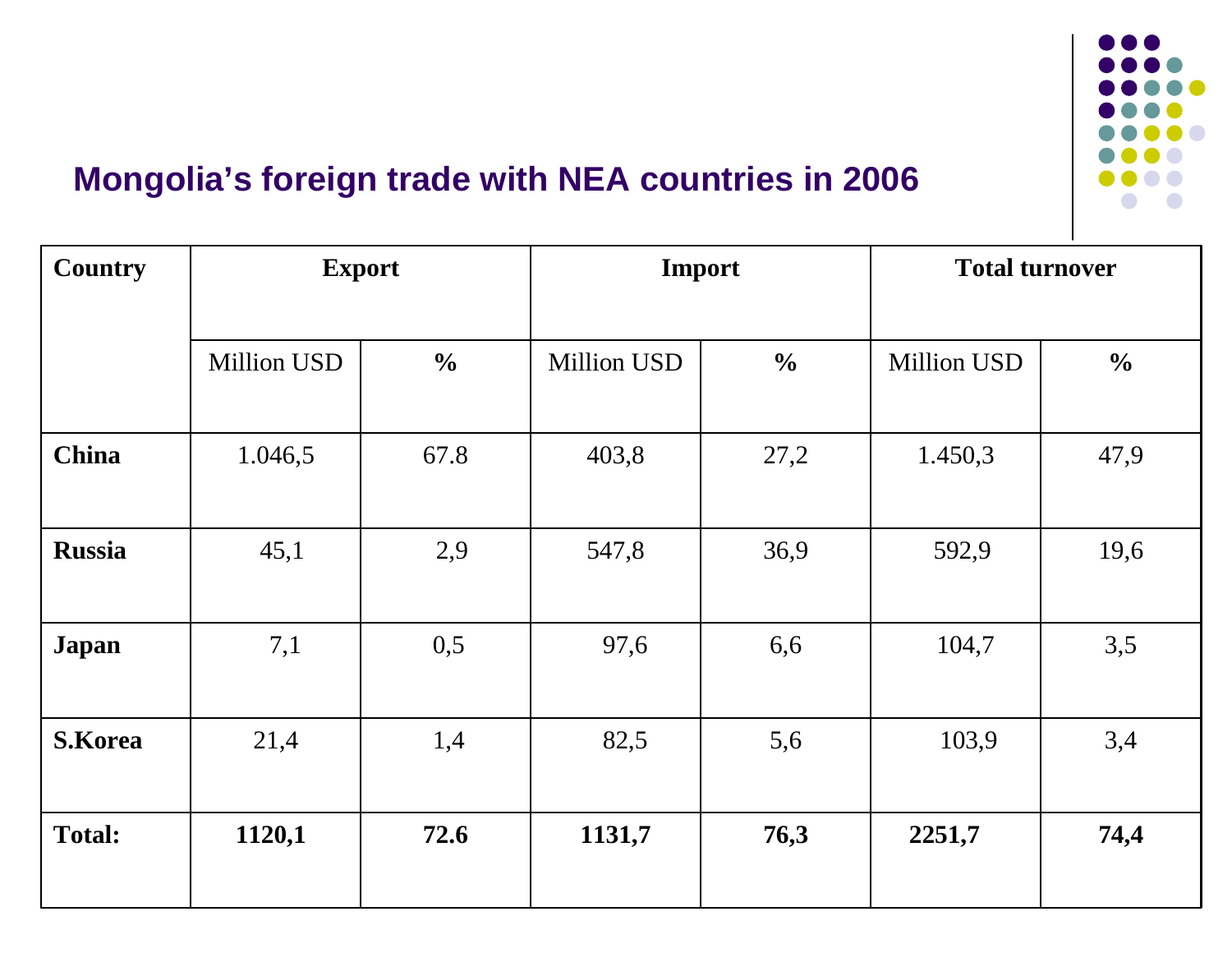# **UNESCAP Projects:**

#### **Trans-Asian Railway**

- 4 corridors – 1 through Mongolia. From Tianjin (China) via Mongolia to Russia, Byelorussia, Poland, Germany

#### **Asian Highway:**

AH3, AH32, AH4 routes

- $\bullet$ Goal: To promote regional cooperation/trade
- $\bullet$  Criteria for identification of routes:
	- $\bullet$ Capital to capital links
	- $\bullet$ Industrial and agricultural centers
	- $\bullet$ Sea, river and air ports
	- $\bullet$ Container terminals & depots
	- $\bullet$ Tourism attractions
- $\bullet$ Maximize use of existing infrastructure
- $\bullet$ Coordinated plan for development

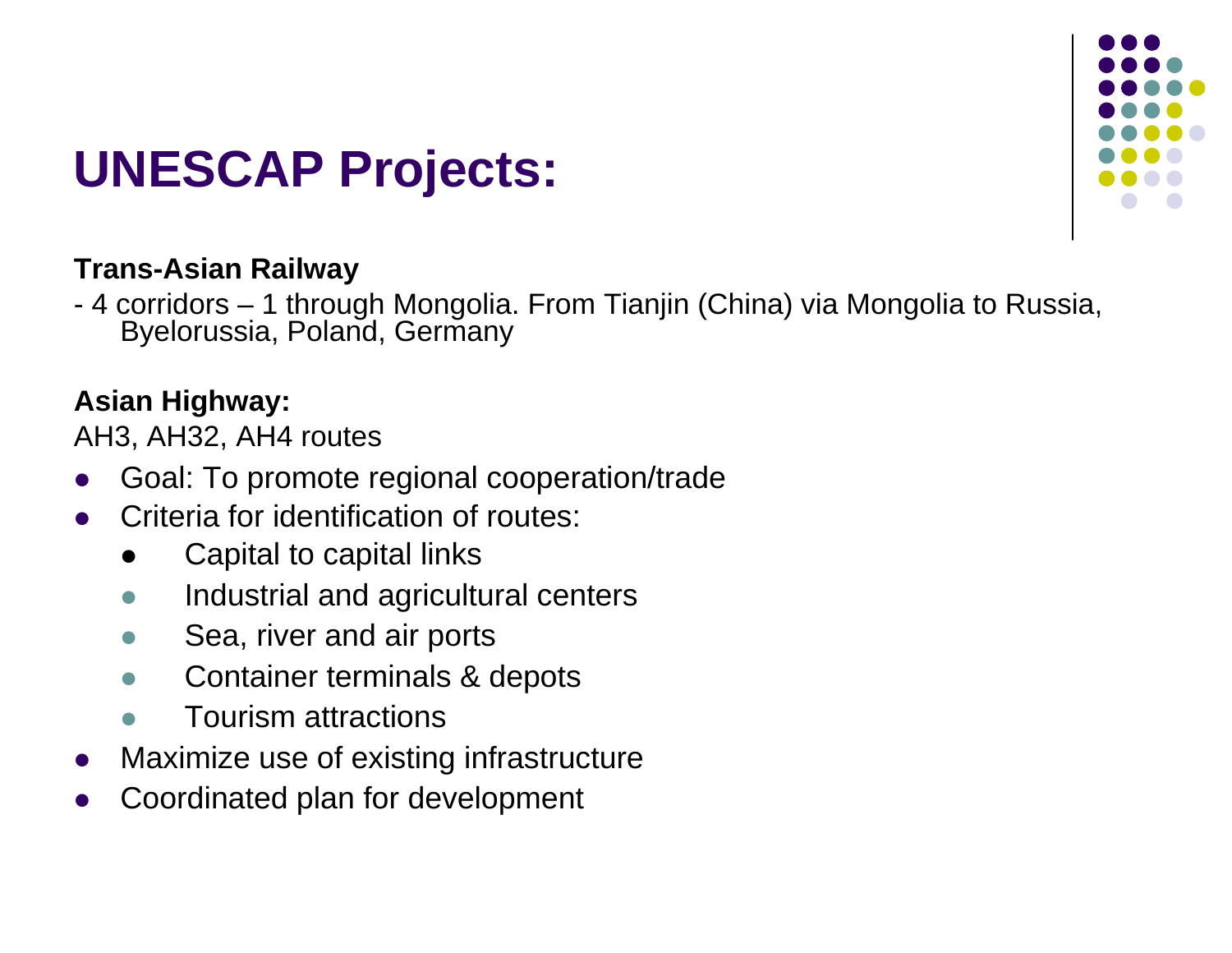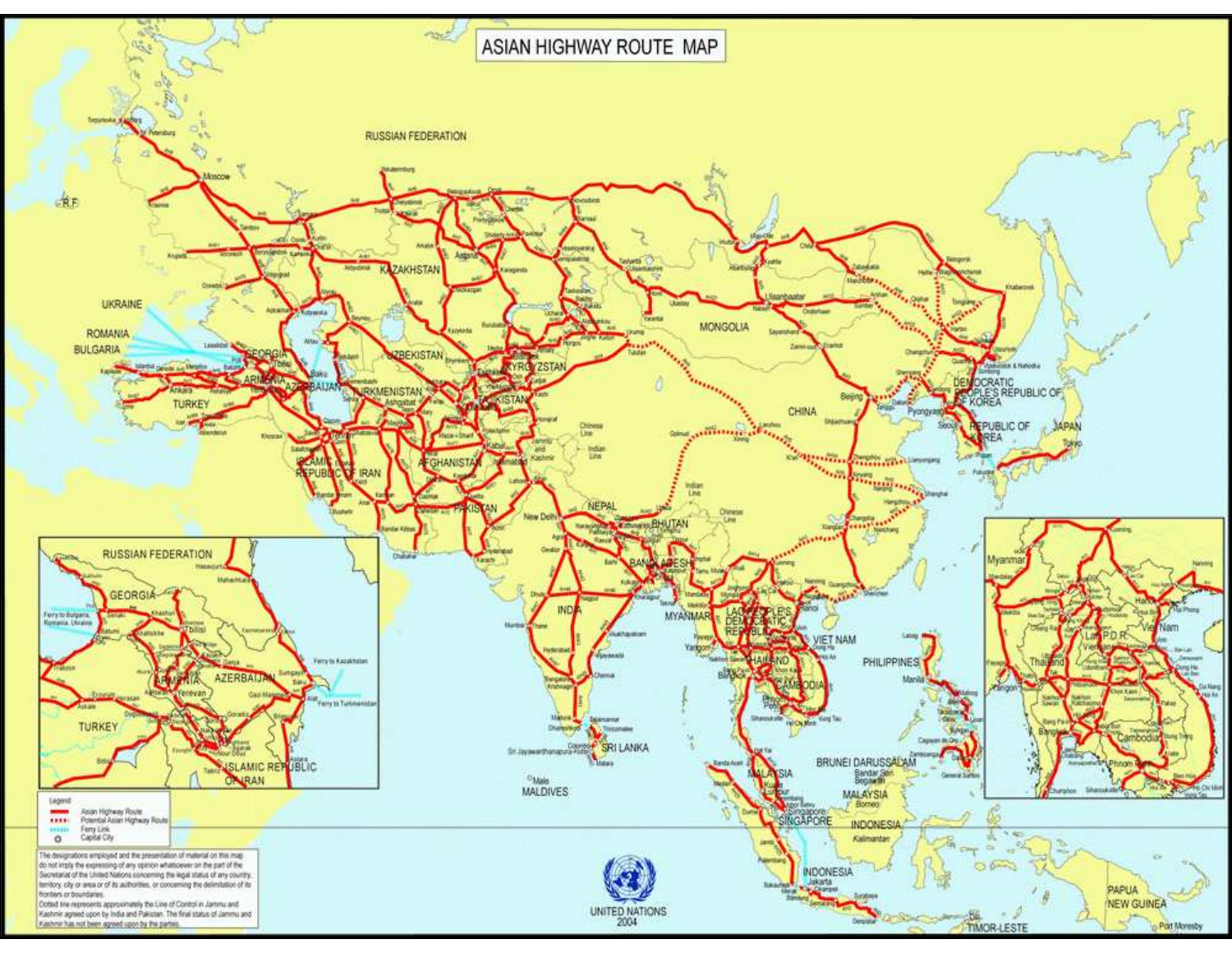## **NEA status of AH**



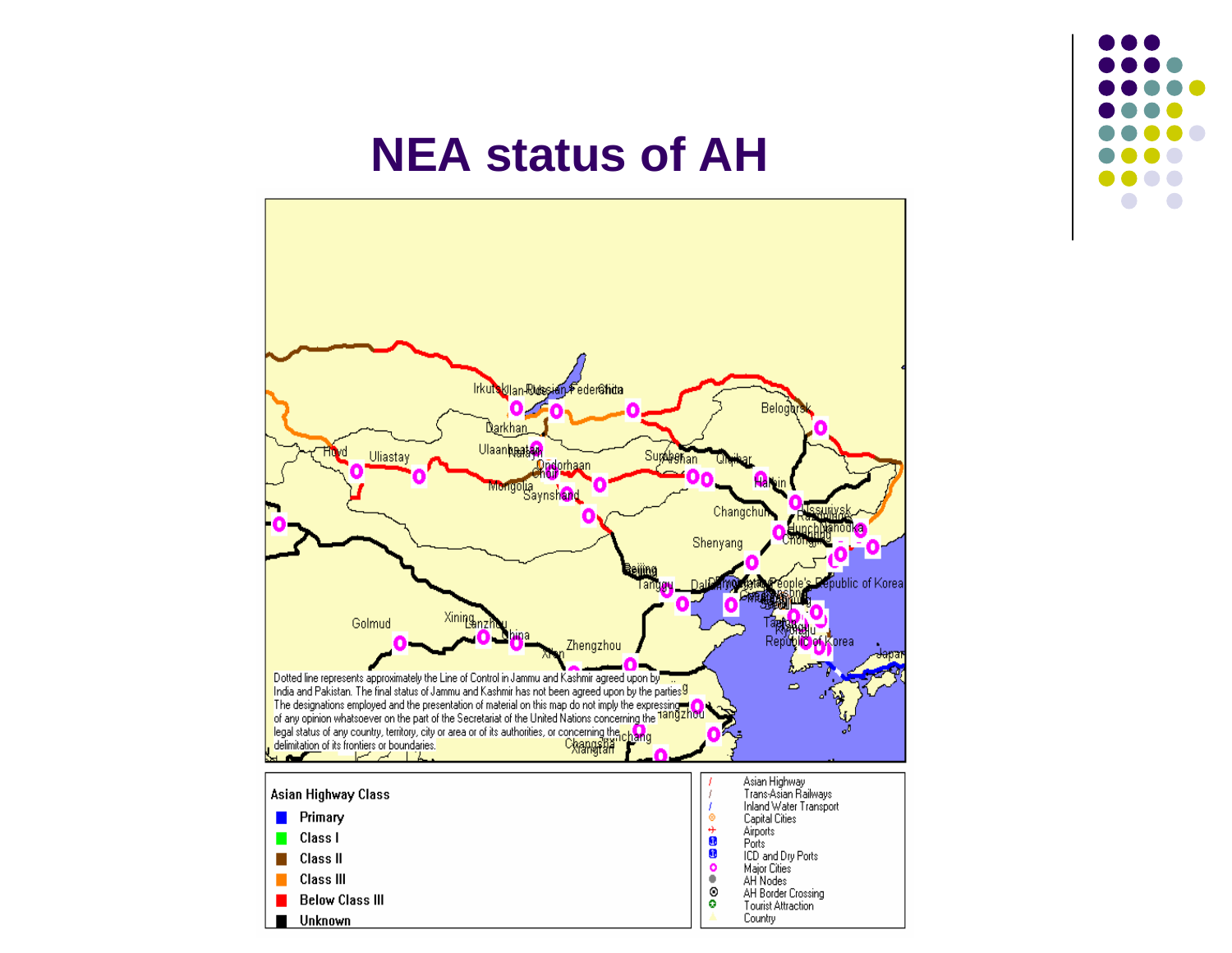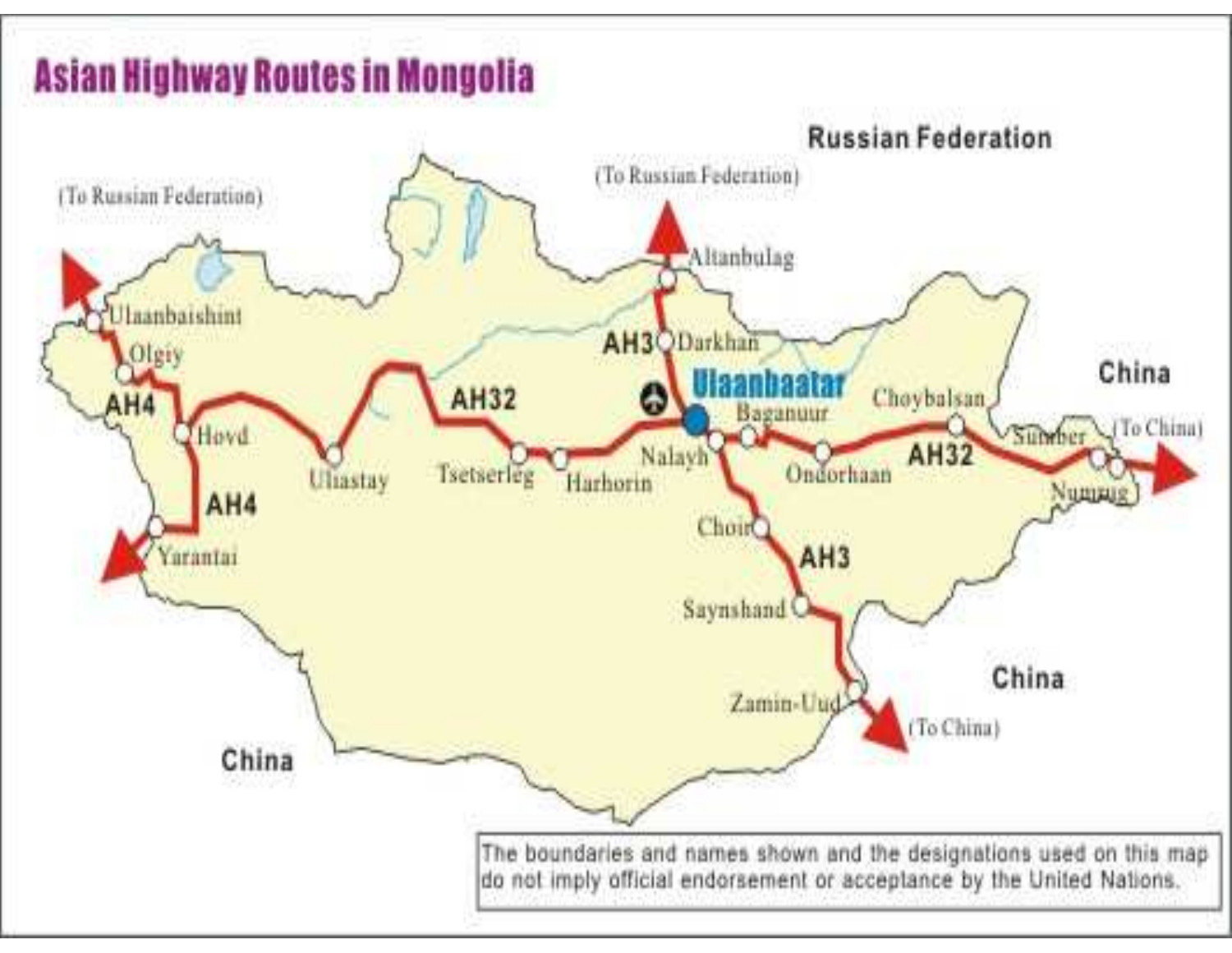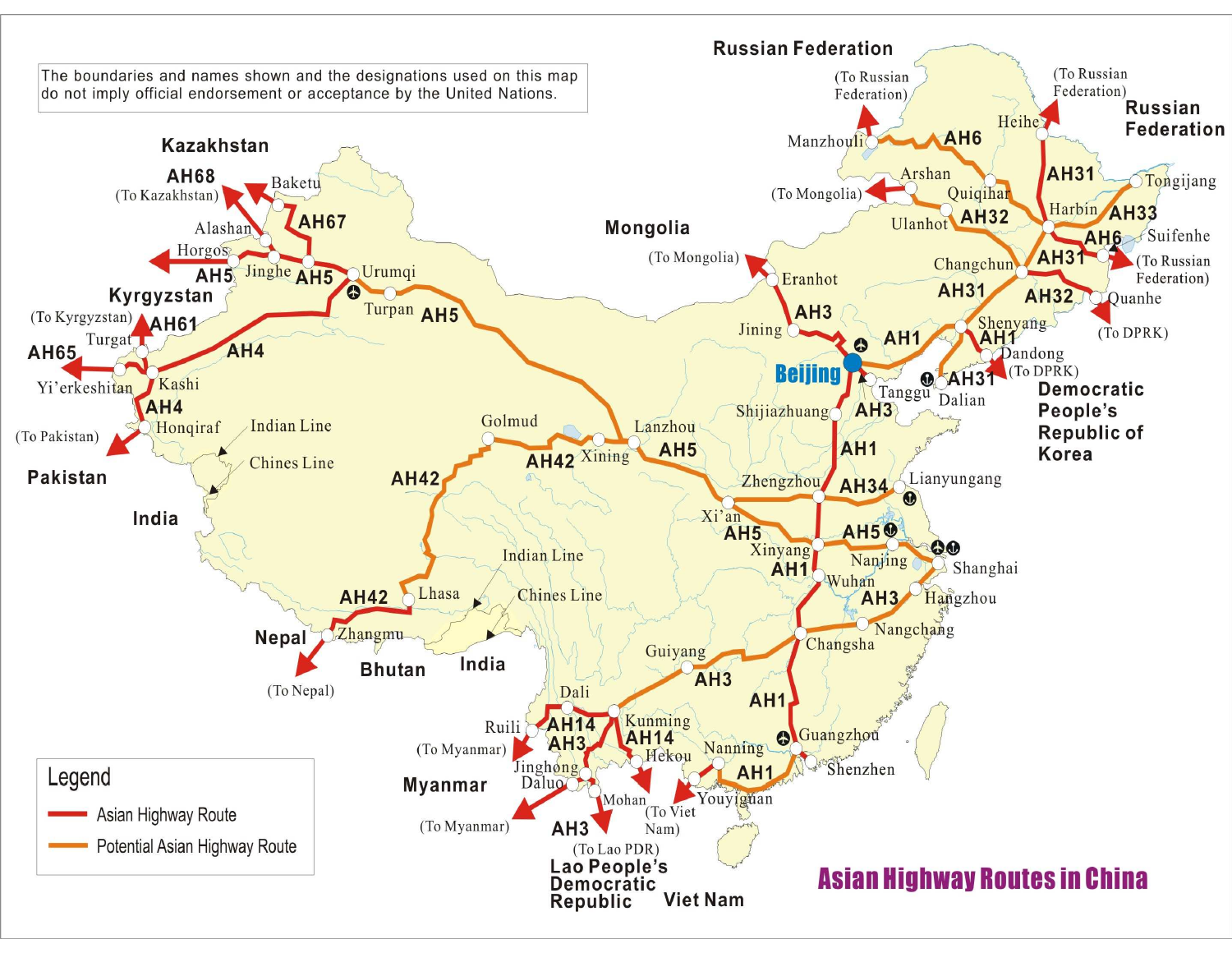

### **Distance from Eastern Mongolia (Sumber) to some NEA ports**

| City and ports          | <b>Distance</b><br>/km/ |
|-------------------------|-------------------------|
| Mongolia-Chinese border | 100                     |
| Choybalsan (Mongolia)   | 350                     |
| Ulaanbaatar (Mongolia)  | 980                     |
| Arxan / China/          | 128                     |
| Ulaanhot / China        | 335                     |
| Changchun / China/      | 786                     |
| Rajin /DPRK/            | 1257                    |
| Dalian / China          | 1372                    |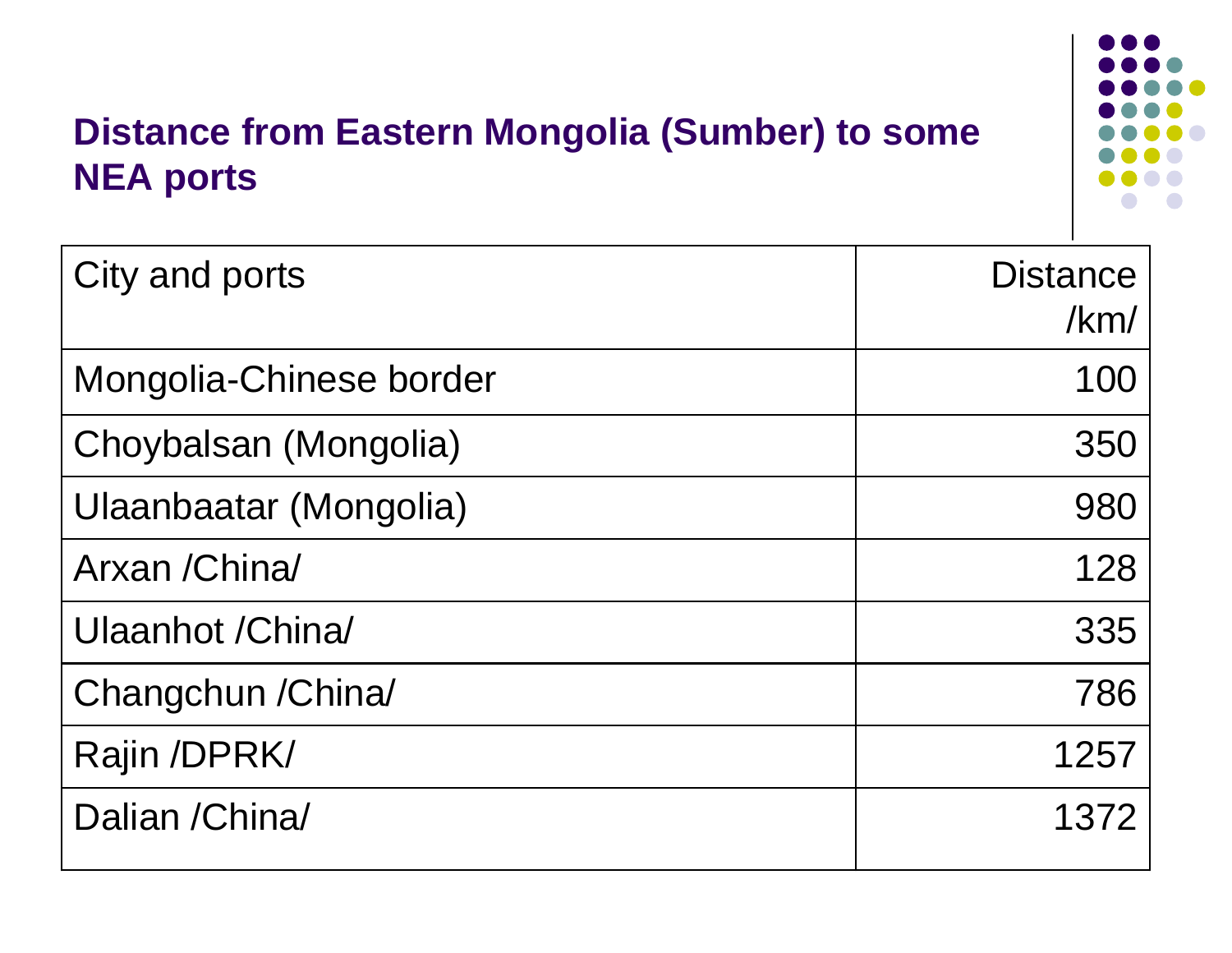

| Name of city and ports      | <b>Cost</b> |
|-----------------------------|-------------|
|                             | <b>USD</b>  |
| Changchun / China           | 136         |
| Dalian / China              | 320         |
| Rajin /DPRK/                | 612         |
| Nagoya /Japan – via Dalian/ | 736         |
| Niigata /Japan – via Rajin/ | 1600        |